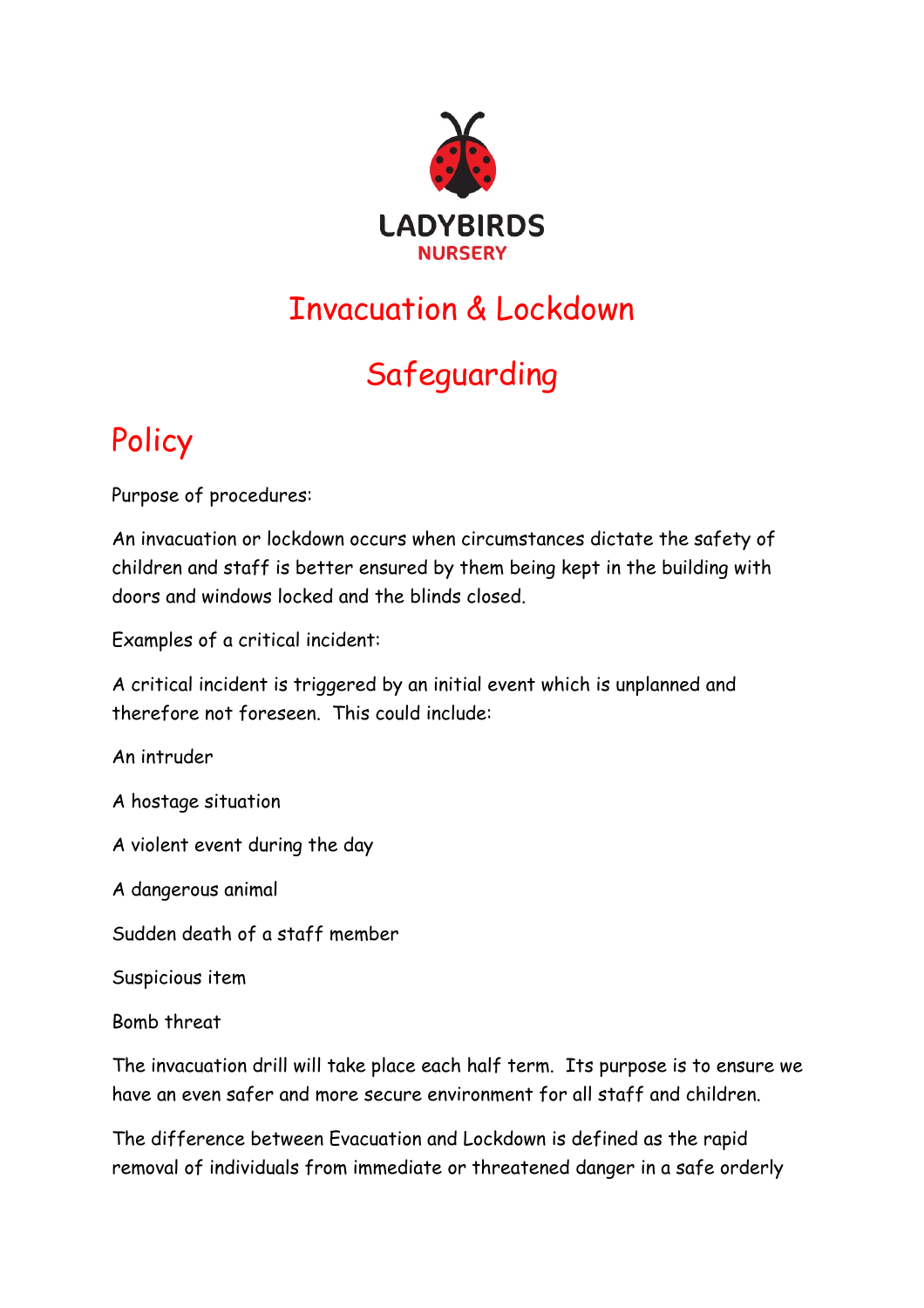manner. Where the threat is outside nursery, staff may be required to 'lockdown' all persons inside the nursery until the threat is averted.

During invacuation all the external doors will be locked as a precautionary measure, no-one will be allowed to enter or exit the building.

The invacuation alarm at nursery will be a whistle. There is a whistle situated in each room. Should any member of staff suspect any threat they will alert other staff members of the threat by blowing on the whistle.

Our assemble area for 'Lockdown' will be the sleep room, office and staff room situated on the highest floors of the building.

By blowing the whistles situated in each room, this will alert staff we have a 'Lockdown' situation.

Staff will then follow the 'Lockdown' procedures.

Procedures:

Managers to : Ring 999 and alert the emergency services and wait for further instructions

- 1. Collect all the children together in a calm manner
- 2. Make you way upstairs and gather together in:

Babies – Office

Toddlers – Staff Room

Pre-School – Sleep Room

3. Take the register and account for each child

Parents will be contacted via tapestry as soon as practicable that there is a lockdown situation. They will be reassured that everything possible is being done to ensure their child's safety.

Parents should not contact nursery using the phone as this will take up the phone line.

Parents should not attempt to collect their child as this could put them in danger. They should wait until nursery contact them about when it is safe to collect their child.